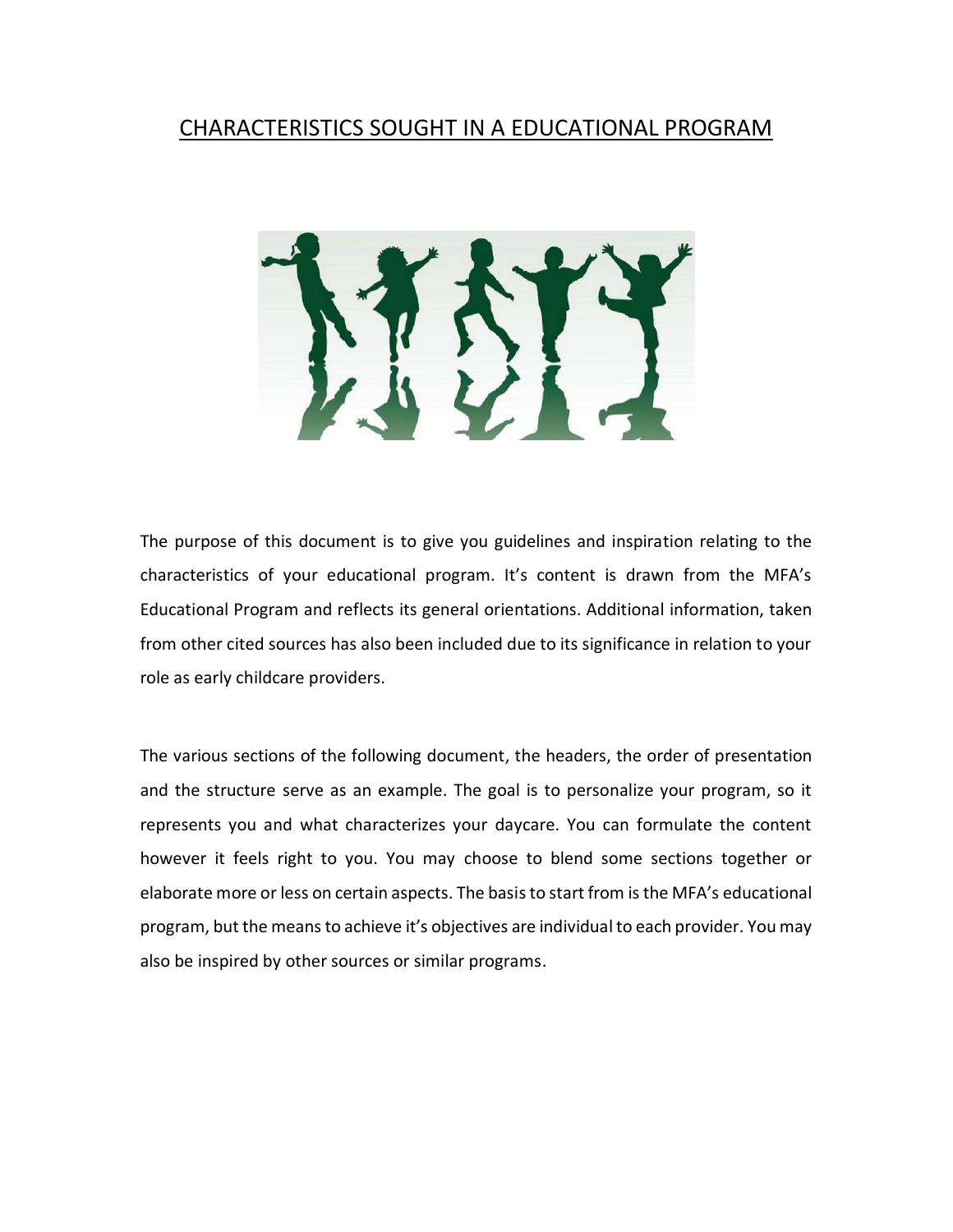## TABLE OF CONTENTS

#### **1. General information**

- *- Presentation*
- *- Your history*
- *- Your educational background*
- *- Your experience*
- **2. The benefits of opting for a home family daycare**
- **3. Your mission / Your goals**
- **4. Your values**

#### **5. The four dimensions of educational quality**

- *- The quality of interactions between you and the parents*
- *- The quality of interactions between you and the children*
- *- The quality of experiences offered to the children*
- *- The quality of your layout and materials*
- **6. The basic principles of the MFA Educational program**
- **7. The process of educational intervention**
	- *- Observation*
	- *- Planning-Oraganizing*
	- *- Educational action*
	- *- Reflection-Feedback*
- **8. The promotion of healthy lifestyle habits**
- **9. School Transition**
- **10. Partners and ressources**

## 1. GENERAL INFORMATION

## **1. Presentation :**

You, your family, why you chose this occupation, etc.

- Your educational background
- Your experience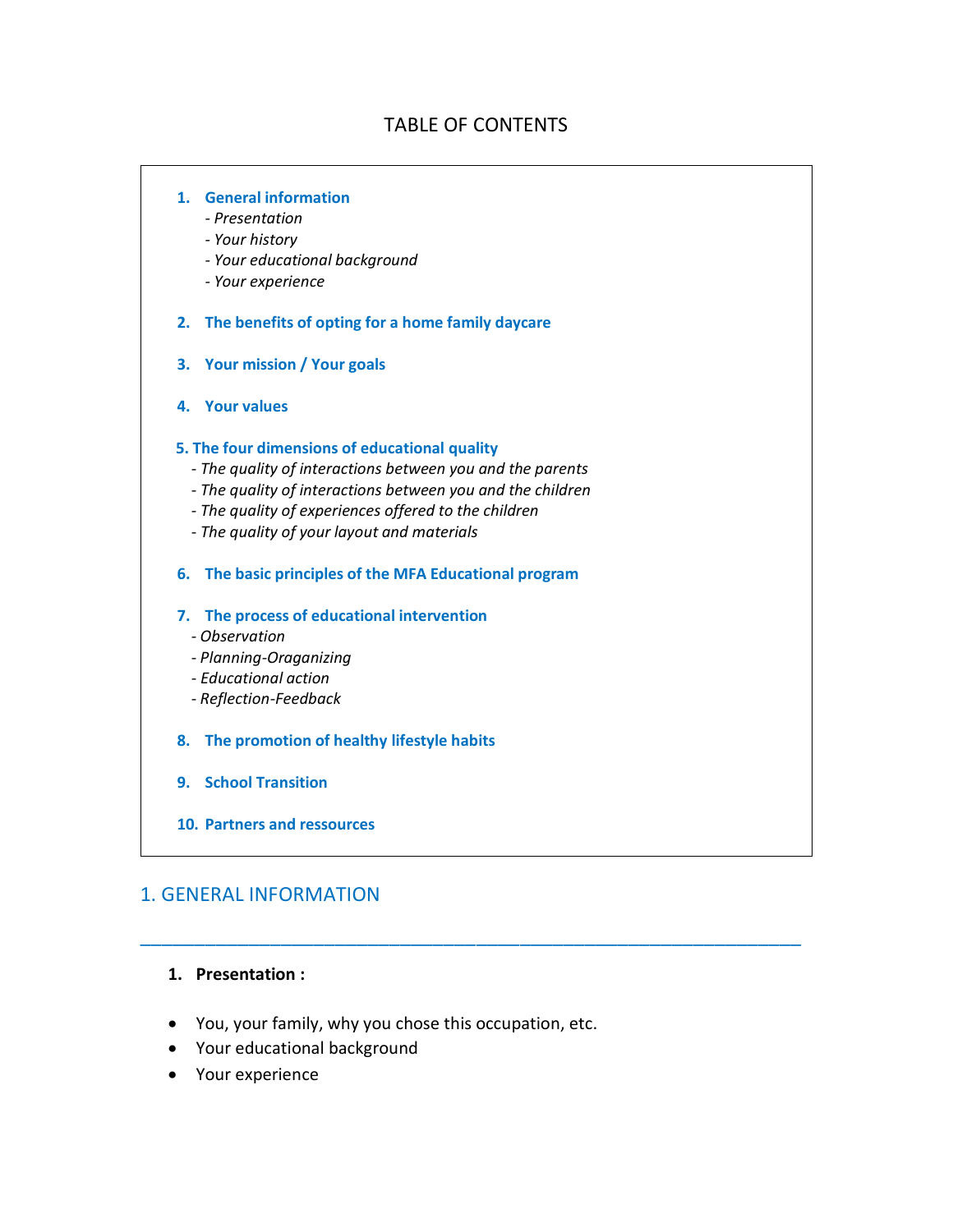# 2. THE BENEFITS OF OPTING FOR A HOME FAMILY DAYCARE

 $\checkmark$  Family environment that promotes and respects the individual learning pace of every child.

\_\_\_\_\_\_\_\_\_\_\_\_\_\_\_\_\_\_\_\_\_\_\_\_\_\_\_\_\_\_\_\_\_\_\_\_\_\_\_\_\_\_\_\_\_\_\_\_\_\_\_\_\_\_\_\_\_\_\_\_\_

- $\checkmark$  The stable presence of the same person with the child promotes a sense of emotional security.
- $\checkmark$  Strong and lasting bonds of attachment that promote the child's self-esteem.
- $\checkmark$  A multi-age learning environment rich in learning for both younger and older children.
- $\checkmark$  A climate of mutual aid, tolerance and acceptance between younger and older children.
- $\checkmark$  The child has several years of stability ahead to acquire the necessary skills before entering school.
- $\checkmark$  A close and privileged relationship between the parents and the home daycare provider.
- $\checkmark$  Brothers and sisters growing up together.
- $\checkmark$  A small environment that supports the integration of children with special needs.<sup>1</sup>

# 3. YOUR MISSION / YOUR GOALS

 $\overline{a}$ 

The threefold mission of Quebec's educational childcare services :

 $\checkmark$  Seeing to the wellbeing, health and safety of the children entrusted to you.

- $\checkmark$  Offering an environment likely to stimulate their development on all levels, from birth to school.
- $\checkmark$  Preventing the subsequent appearance of learning, behavioural or social integration problems.<sup>2</sup>

<sup>1</sup> «Guide de soutien à la rédaction d'un programme Éducatif en milieu familial», a collaboration of these following Coordinating Offices : La Trotinette Carottée, Ahuntsic, Saint-Léonard, Gros Bec, Mtl Métropolitain. 2019. Traduit par Geneviève Mercier, BC Familigarde de Lasalle.

<sup>2</sup> *«Meeting Early Childhood Needs»*, Quebec's educational program for childcare services (update), MFA, 2007.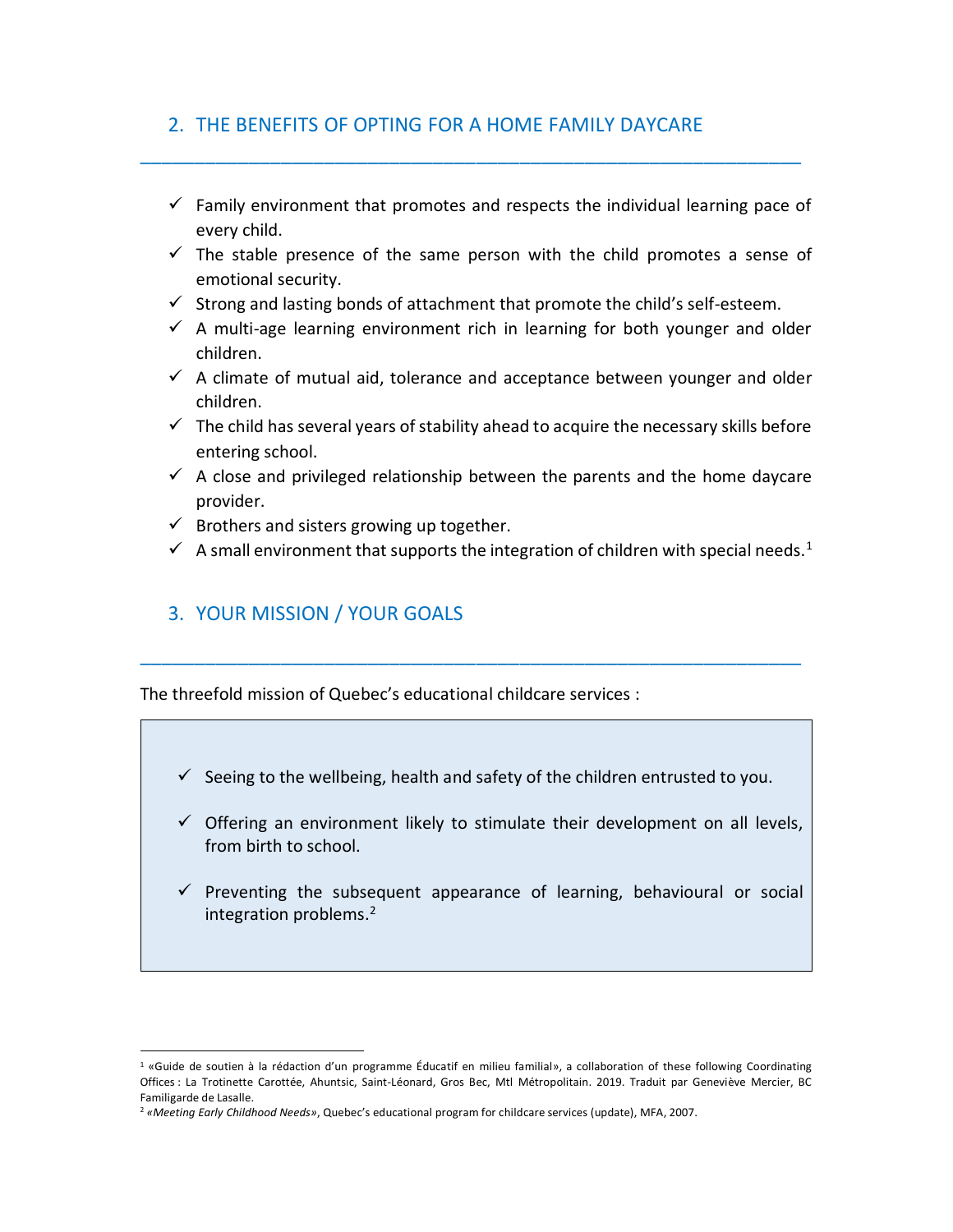You can also state your own goals if you like. Here are a few examples :

- Getting involved in the neighbourhood
- Respect the environment
- Having fun
- Preparing children for school transition
- Etc.

# 4. YOUR VALUES

The **values** you choose are the ones **that characterize your daycare**. You can choose from a variety, as long as they represent you. Not only should you describe them but also, mention **why they are important to you** and **what you do specifically to convey these values to the children** of your daycare. You can talk about being a role model for children and explain what you do to translate these values into daily gestures with children.

\_\_\_\_\_\_\_\_\_\_\_\_\_\_\_\_\_\_\_\_\_\_\_\_\_\_\_\_\_\_\_\_\_\_\_\_\_\_\_\_\_\_\_\_\_\_\_\_\_\_\_\_\_\_\_\_\_\_\_\_\_

For example :

| Love        | Collaboration |
|-------------|---------------|
| Respect     | Honesty       |
| Autonomy    | Openness      |
| Tolerance   | Generosity    |
| Cooperation | Justice       |
| Solidarity  | Patience      |
| Self-esteem | Equality      |
|             |               |

# 5. THE FOUR DIMENSIONS OF EDUCATIONAL QUALITY

## **(1) The quality of interactions between you and the parents :**

*How do you plan to foster partnership and cooperation with the parents ? What kind of relationship do you want to have with your families? What are your preferred ways to establish optimal communication with parents* ?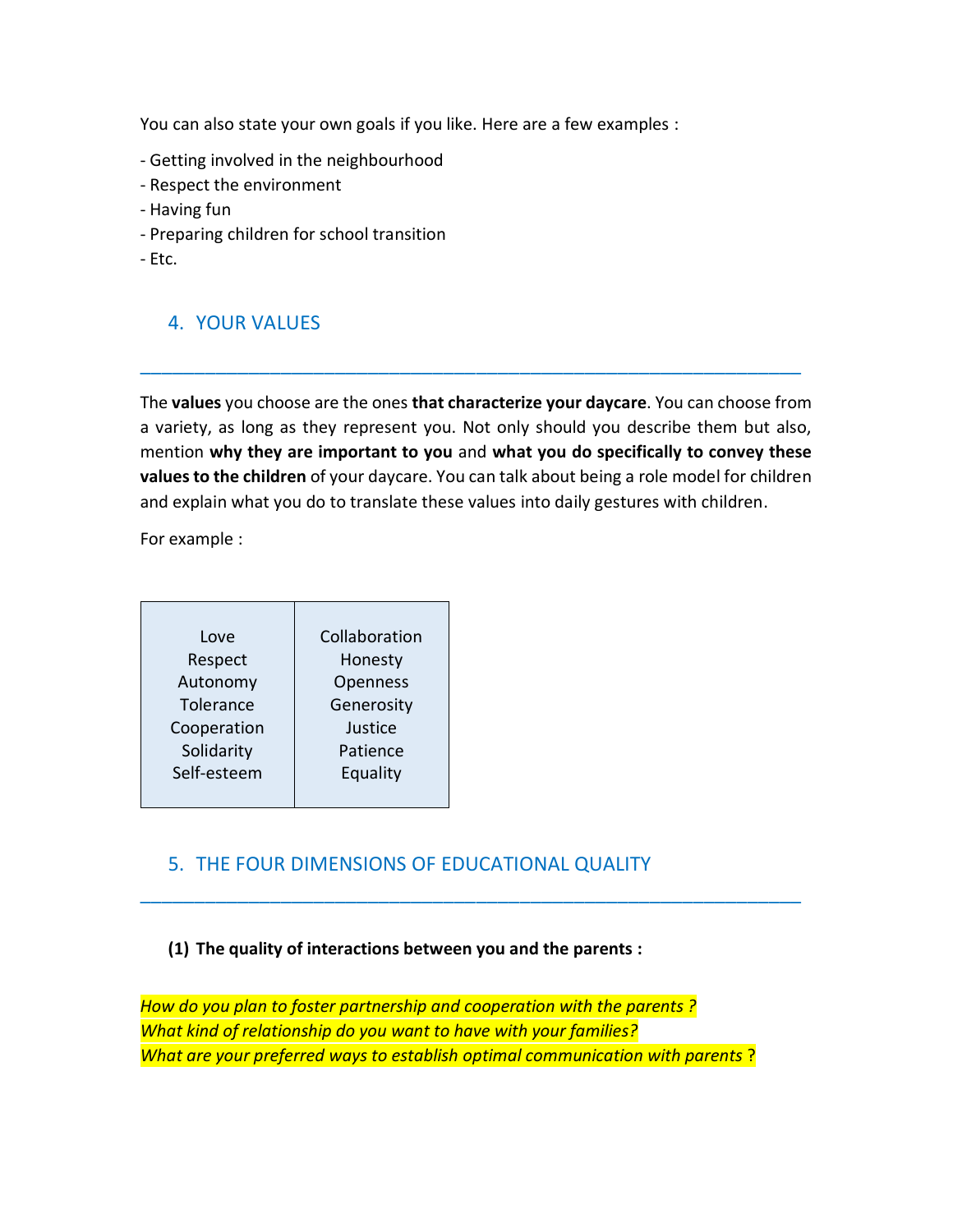Examples:

- $\checkmark$  Partnership
- $\checkmark$  Developmental profile (2x/year)
- $\checkmark$  Means of communication (verbal, written, email, texting, agendas, communication board, etc.)
- $\checkmark$  Special Events
- **(2) The quality of the interactions between you and the children :**

What type of relationship do you want to establish with each child? What means will you use to establish a positive relationship with each child?

## Take inspiration from the following theoretical foundations **:**

- $\checkmark$  Attachment and significant relationships
- $\checkmark$  Humanism
- $\checkmark$  Democratic Intervention
- $\checkmark$  Active and accompanied learning
- **(3) The quality of the experiences offered to the children (routines, transitions, activities) :**

How will you ensure that the experiences you offer are enriching and challenging for the children, as well as adapted to their development, their interests, their needs, and their abilities ?

Experiences are the moments shared with the children that make up your day :

 *Routines and transitions: What are routines and transitions? Why are they important? What you do to facilitate these moments ?*

*Activities: What type of activities do you offer children?* 

You can demonstrate the activities of your program in a chart. This allows you to include all dimensions of development and the interventions and materials your plan to offer.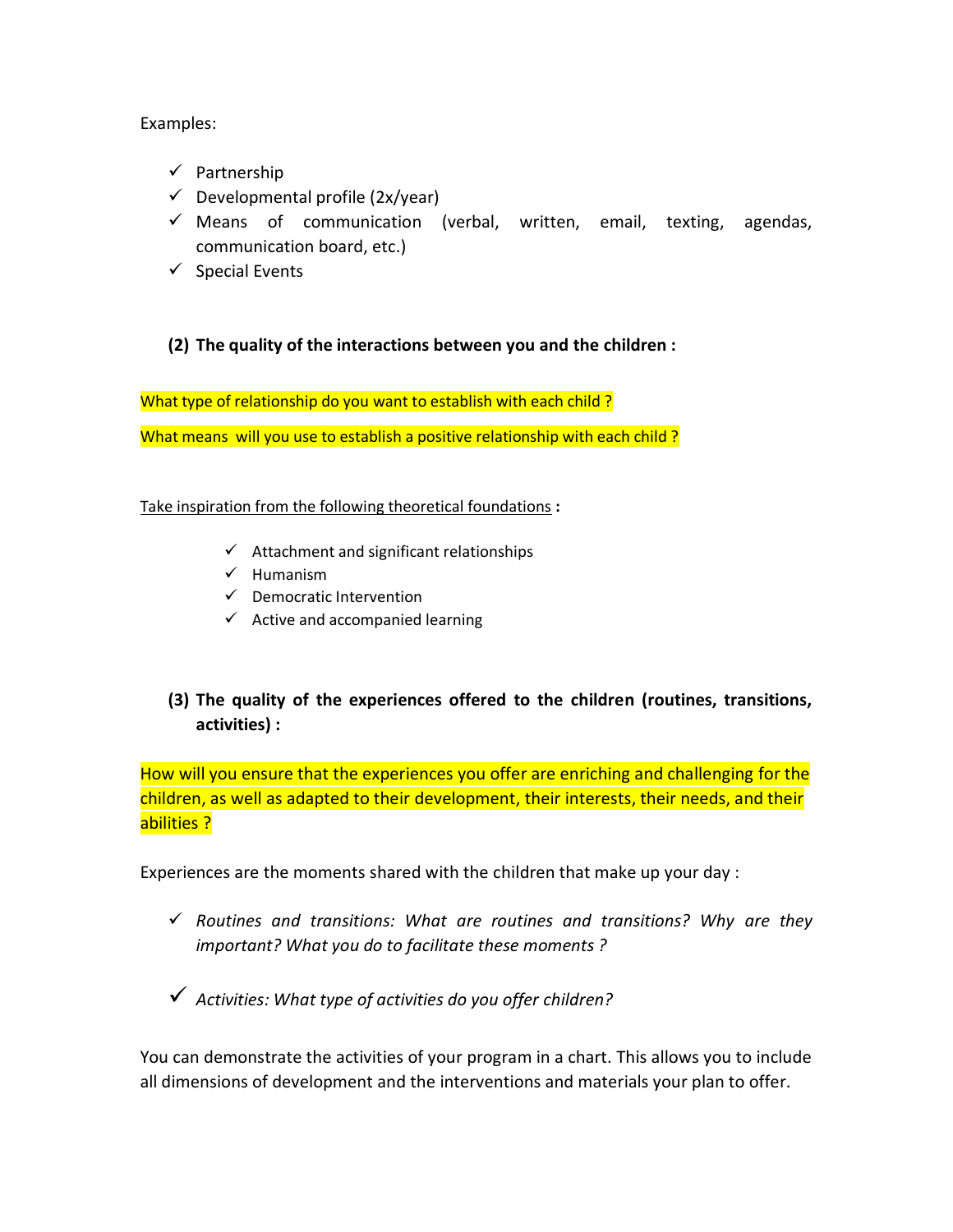# **The dimensions of early childhood development**

| <b>Areas of development</b> | <b>Child's actions</b>                                                                                                                                                                     | <b>Materials and games</b>                                                                                                                                                                                                            |
|-----------------------------|--------------------------------------------------------------------------------------------------------------------------------------------------------------------------------------------|---------------------------------------------------------------------------------------------------------------------------------------------------------------------------------------------------------------------------------------|
| <b>Physical and Motor</b>   | Fine motor skills: Draw,<br>thread, cut out paint.<br>Gross motor skills: Walk,<br>crawl, run, jump, climb.<br>Abilities to develop: Agility,<br>tone, coordination, balance,<br>autonomy. | Sensory tray (water, sand,<br>rice, etc.). Balls, blocks of<br>various sizes, hoops,<br>trampoline, tunnel.<br>Large vehicles to ride, push or<br>pull. Material to stack.<br>Embeding material. Arts and<br>crafts. Modeling pastes. |
| Language                    | Put words on your actions.<br>Assimilate vocabulary,<br>imitate, speak, ask questions,<br>tell stories, express your<br>thoughts.                                                          | Posters, photo albums,<br>pictures, sound toys, books,<br>puppets, boards.<br>Symbolic play material:<br>figurines, characters, dolls,<br>costumes, play kitchen set,<br>food, animals, dinosaurs, etc.                               |
| Cognitive                   | Classify, serialize, assemble,<br>disassemble, fill, empty,<br>transfer. Assess a situation.<br>Solve problems. Make<br>decisions. Develop your<br>creativity.                             | Blocks. Puzzles. Embedding<br>games. Sequence games.<br>Threading games. Rules<br>games. Logic games.<br>Classifying games. Lotto<br>games. Memory games.<br>Search and find games.                                                   |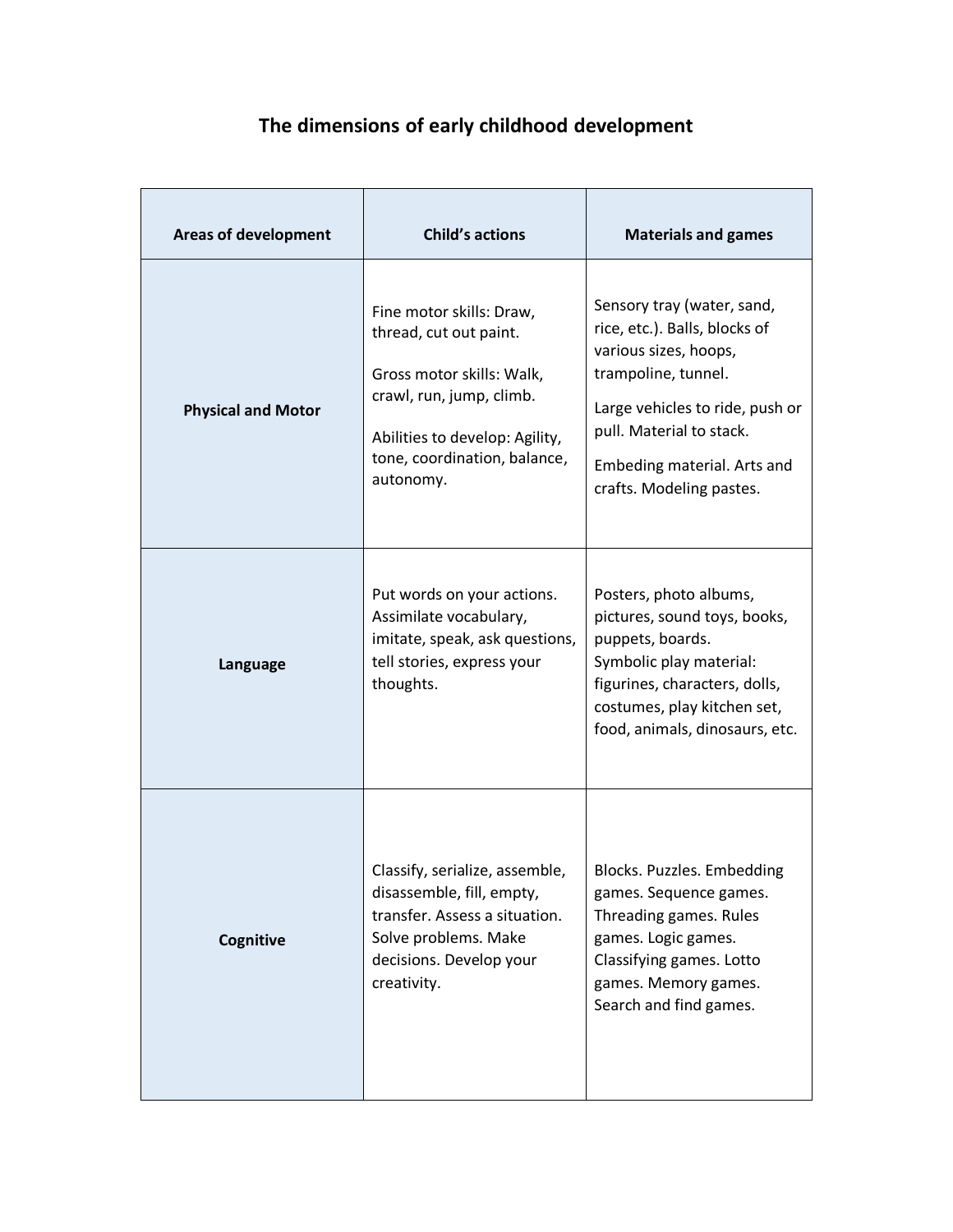| <b>Social and Emotional</b><br>yourself. | Recognize emotions. Express<br>emotions. Develop empathy.<br>Resolve conflicts.<br>Cooperate, share, respect<br>others, wait your turn, assert | Accessories representing<br>living environments.<br>Relaxation materials (quiet<br>corner, cushions, blankets,<br>books, plush toys, etc.).<br>Symbolic game material<br>(dolls, costumes, mirrors,<br>figurines, puppets, etc.).<br>Thematic books (social skills<br>and emotions). |
|------------------------------------------|------------------------------------------------------------------------------------------------------------------------------------------------|--------------------------------------------------------------------------------------------------------------------------------------------------------------------------------------------------------------------------------------------------------------------------------------|
|------------------------------------------|------------------------------------------------------------------------------------------------------------------------------------------------|--------------------------------------------------------------------------------------------------------------------------------------------------------------------------------------------------------------------------------------------------------------------------------------|

# **(4) The quality of your layout and materials :**

You can present the layout in your daycare in the form of a chart adapted to the reality of your environment. Your material must be accessible, in sufficient quantity, diversified and of good quality. Adding pictures of your layout and materials to your educational program is also a good idea.

Example:

| <b>Play areas</b>                           | <b>Materials and games</b> |
|---------------------------------------------|----------------------------|
| Symbolic play                               |                            |
| <b>Construction</b>                         |                            |
| Relaxation                                  |                            |
| <b>Gross motor</b>                          |                            |
| Multipurpose (table games, arts and crafts) |                            |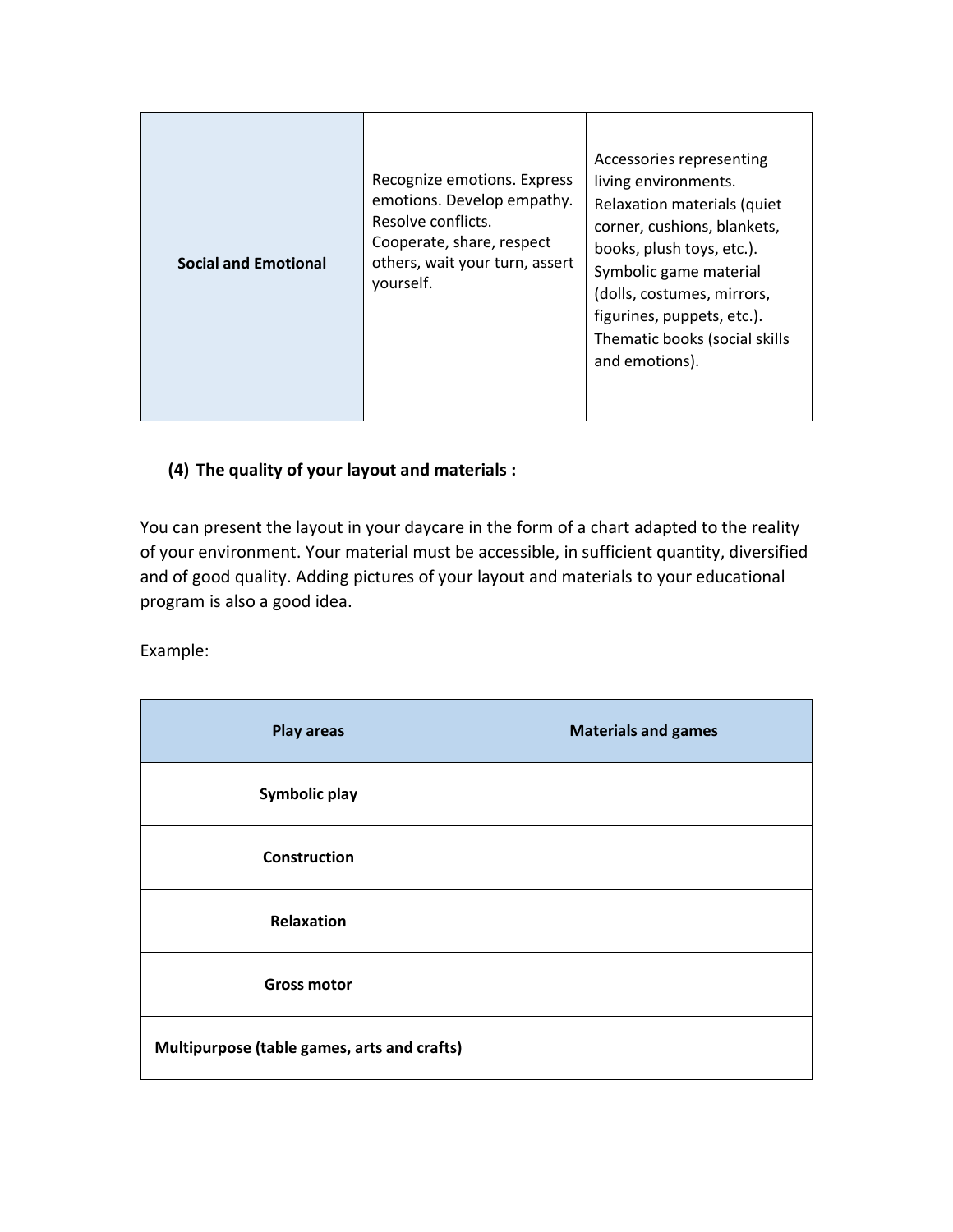# 6. THE BASIC PRINCIPLES OF THE MFA EDUCATIONAL PROGRAM

\_\_\_\_\_\_\_\_\_\_\_\_\_\_\_\_\_\_\_\_\_\_\_\_\_\_\_\_\_\_\_\_\_\_\_\_\_\_\_\_\_\_\_\_\_\_\_\_\_\_\_\_\_\_\_\_\_\_\_\_\_\_\_\_\_\_\_\_\_\_\_\_

#### **Provide a brief explanation of the following principles (1 or 2 sentences):**

- Partnership with the parents is essential for the child's harmonious development
- Every child is unique
- Children learn through play
- The child is the main actor of his development
- Development is a global and integrated process

# 7. THE PROCESS OF EDUCATIONAL INTERVENTION

Mention the fact that you observe children to determine their needs, interests, abilities, etc. That you plan your activities and interventions based on these observations, and that you evaluate your practices in order to improve yourself.

\_\_\_\_\_\_\_\_\_\_\_\_\_\_\_\_\_\_\_\_\_\_\_\_\_\_\_\_\_\_\_\_\_\_\_\_\_\_\_\_\_\_\_\_\_\_\_\_\_\_\_\_\_\_\_\_\_\_\_



## **(1) Observation :**

Informs of each child individually in regards to :

- $\checkmark$  His preferences
- $\checkmark$  His needs
- $\checkmark$  His abilities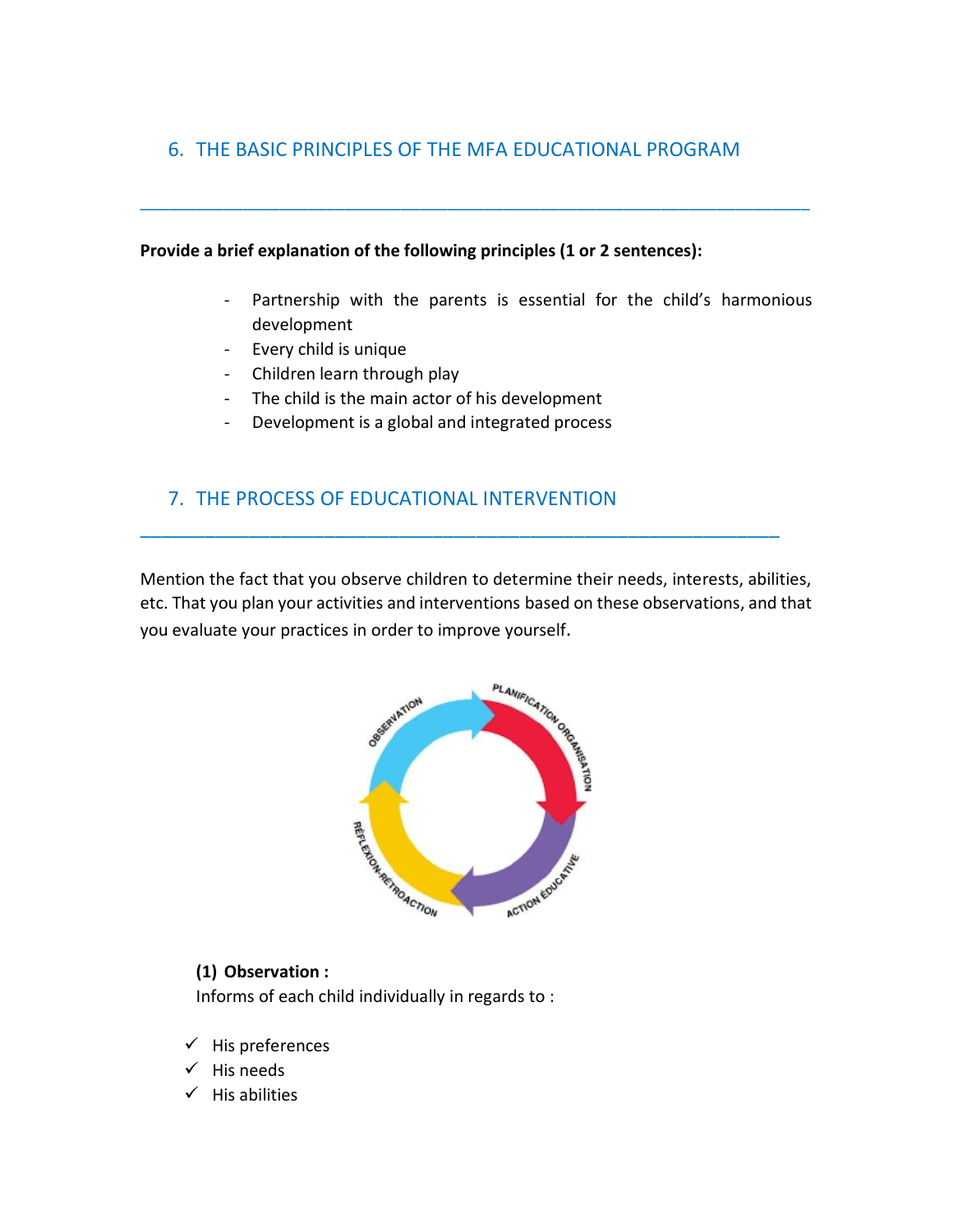- $\checkmark$  His current and becoming development.
- $\checkmark$  Must be planned in order to record objective and relevant observations in writing, which will allow a judicious analysis and interpretation.

## **(2) Planning and organizing :**

- $\checkmark$  To set educational intentions that allow children to be supported, according to their needs.
- $\checkmark$  To plan educational actions which guide interactions with children.
- $\checkmark$  To organize the material.
- $\checkmark$  To prepare the physical environment so that every moment of life in the educational childcare service takes place harmoniously.
- $\checkmark$  To set educational intentions favoring partnership with parents.

## **(3) Educational action :**

- $\checkmark$  To implement the educational actions planned in the previous step.
- $\checkmark$  Is executed conscientiously and intentionally, since it is based on observation and planning.
- $\checkmark$  Takes place, as in the previous stages, with regard to the four components of educational quality.

# **(4) Reflection and feedback :**

- $\checkmark$  To evaluate each educational action and validate its relevance.
- $\checkmark$  To critically reflect on the previous stages of the educational intervention process.
- $\checkmark$  To continuously improve the quality of the educational services offered to children and their families.
- $\checkmark$

# 8. PROMOTION OF HEALTHY EATING AND LIFESTYLE

How do you promote healthy lifestyle habbits through these various elements? :

- $\checkmark$  Motor and outdoor play
- $\checkmark$  Nutrition
- $\checkmark$  Rest and Sleep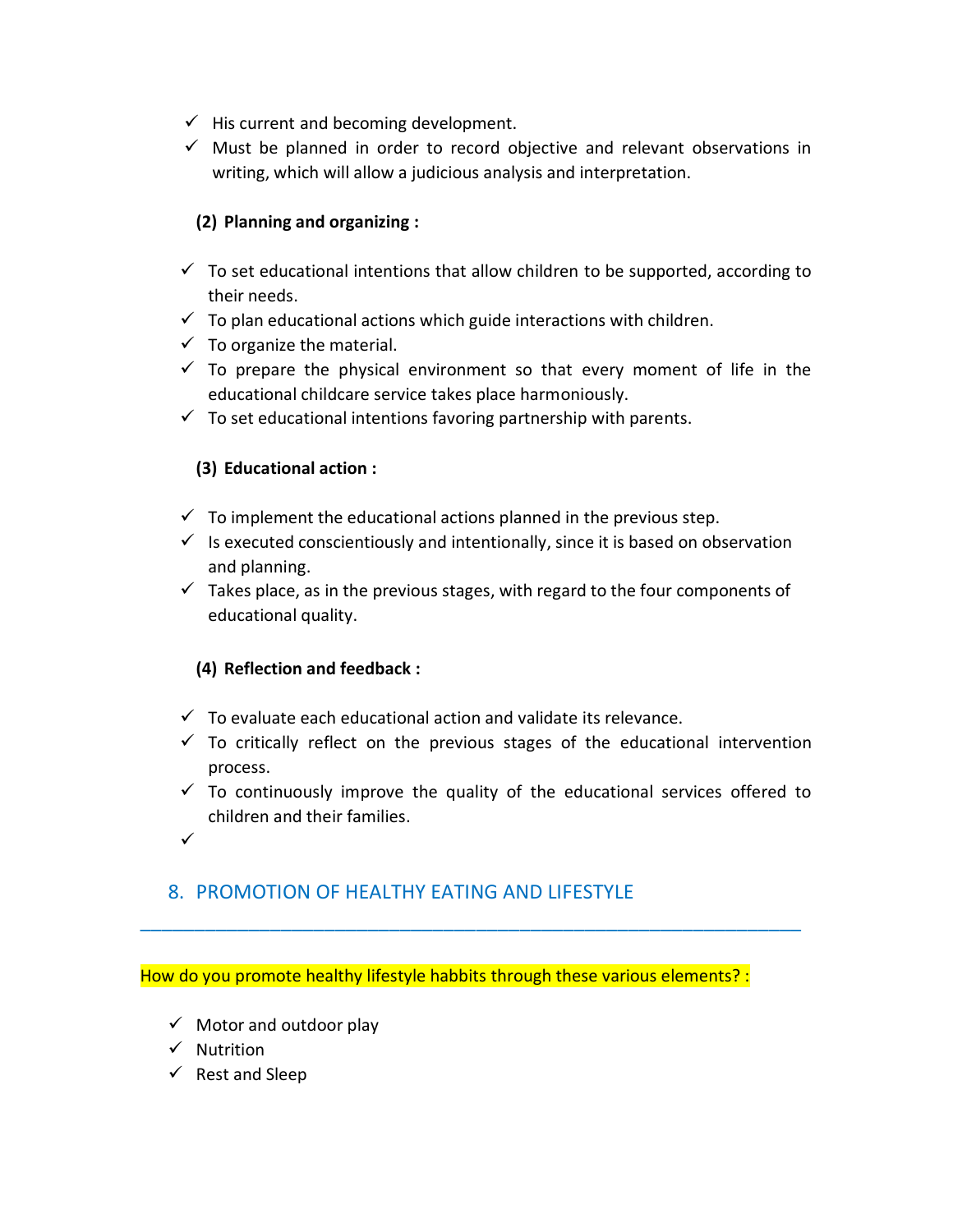# 9. SCHOOL TRANSITION

With recent developments relating to the government's project to increase preschool classes, it is more important than ever that you educate parents about the central role of quality educational daycares in preparing children towards a smooth transition to school.

 $\frac{1}{2}$  ,  $\frac{1}{2}$  ,  $\frac{1}{2}$  ,  $\frac{1}{2}$  ,  $\frac{1}{2}$  ,  $\frac{1}{2}$  ,  $\frac{1}{2}$  ,  $\frac{1}{2}$  ,  $\frac{1}{2}$  ,  $\frac{1}{2}$  ,  $\frac{1}{2}$  ,  $\frac{1}{2}$  ,  $\frac{1}{2}$  ,  $\frac{1}{2}$  ,  $\frac{1}{2}$  ,  $\frac{1}{2}$  ,  $\frac{1}{2}$  ,  $\frac{1}{2}$  ,  $\frac{1$ 

## **In quality educational home daycares you find :**

- $\triangleright$  Daycare providers with significant knowledge of the foundations of early childhood development.
- $\triangleright$  Daycare providers with the ability to detect difficulties relating to the dimensions of early childhood development, from 0 to 5 years old.
- $\triangleright$  Daycare providers with the ability to adapt their educational actions to the unique nature of every child, including those who present challenges and/or special needs.
- $\triangleright$  Daycare providers who benefit from support of pedagogical consultants and/or other professionals or specialized personnel, depending on the needs of the children.

#### **In quality educational home daycare, the children have the opportunity to :**

Develop understanding of the world around them **:**

 $\triangleright$  By observing, exploring and manipulating, the children will discover their environment and gain new knowledge.

#### Explore their senses and motor skills **:**

- $\triangleright$  Adopting healthy lifestyle habits
- $\triangleright$  Moving safely and handling objects accurately
- $\triangleright$  Developing the ability to regain a state of calm when required

#### Discover and develop their personality **:**

 $\triangleright$  Getting to know themselves